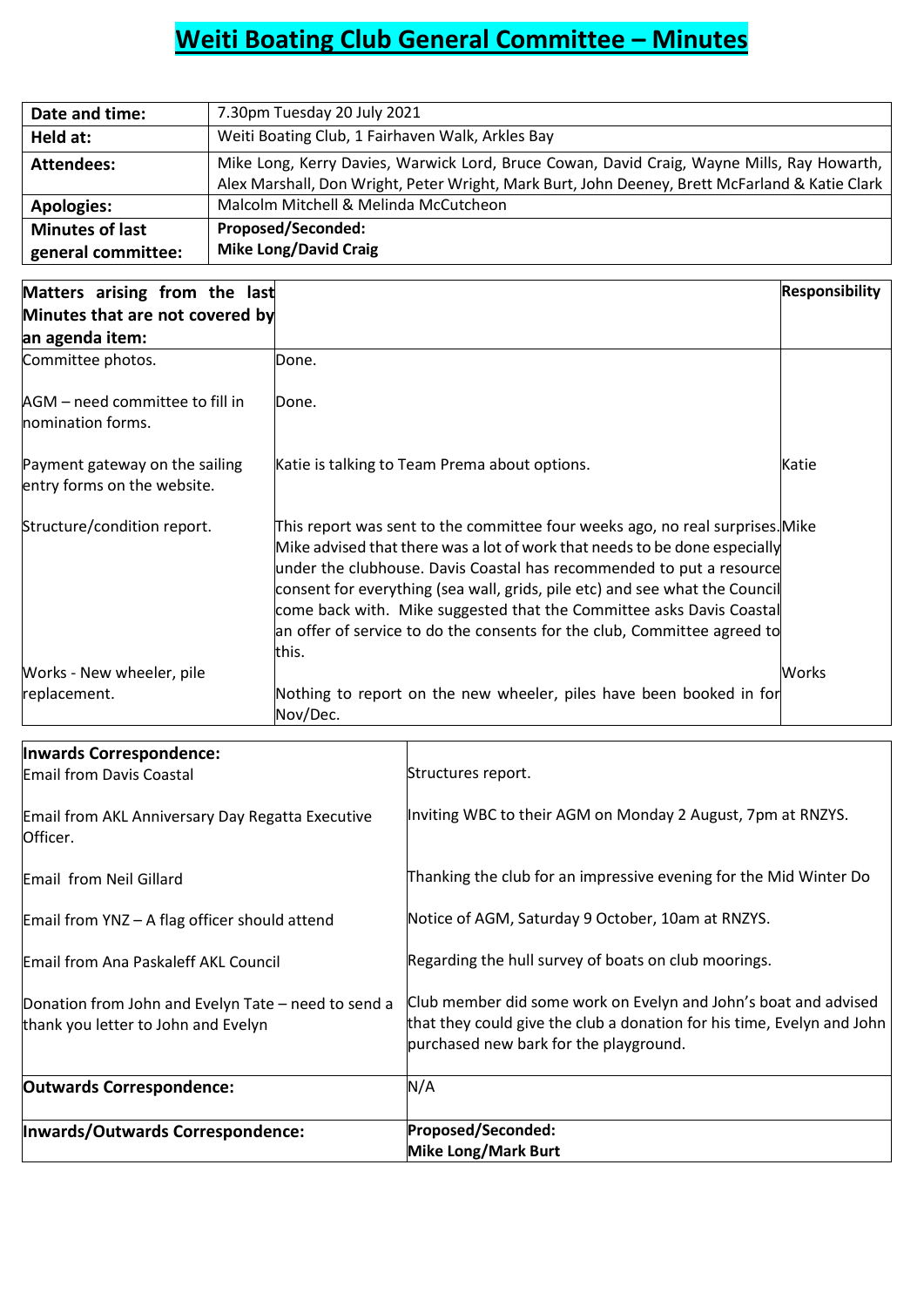| <b>Resignations:</b>             |                                                                                                                         |  |  |
|----------------------------------|-------------------------------------------------------------------------------------------------------------------------|--|--|
| Jill Durham                      | Does not need a mooring at WBC anymore.                                                                                 |  |  |
| <b>New Members:</b>              |                                                                                                                         |  |  |
| lAlex and Samantha Stammers      | Family members who are looking at purchasing a 12 metre yacht.<br>Proposed by Andrew Duffield, seconded by Kerry Davies |  |  |
| Josh Ford                        | Senior member who owns a Marauder called Archangel. Proposed by<br>Dan Orams, seconded by Ollie Sparks                  |  |  |
| lAmanda and Dennis Drumm         | Family members who own an Ovni Alubat 12m yacht called<br>Barbarossa. Proposed by Rob Cawood, seconded by Kerry Davies. |  |  |
| Inwards/Outwards Correspondence: | Proposed/Seconded:<br><b>Alex Marshall/Peter Wright</b>                                                                 |  |  |

| Sub-committees:                    | <b>Key Points</b>                                                                                                                         | <b>Responsibility</b> |
|------------------------------------|-------------------------------------------------------------------------------------------------------------------------------------------|-----------------------|
| Finance - Bruce Cowan to           | Accounts receivables looking good. Katie is following up with the                                                                         |                       |
| report                             | small claims court to get them to enforce Jeff Ikenn's debt. P & L                                                                        |                       |
|                                    | tracking as expected. The balance sheet cash in hand has reduced as                                                                       |                       |
| <b>Finance Report tabled,</b>      | expected since our major income comes in Aug/Sep. Finance                                                                                 |                       |
| proposed/seconded:                 | committee will be working on a policy for purchasing, if purchasing                                                                       |                       |
| <b>Mark Burt/David Craig</b>       | goods it needs to be approved from the finance committee first. It                                                                        |                       |
|                                    | was decided to keep the fee increase of 20% for hardstand and 30%                                                                         |                       |
| <b>Bank Accounts, Cheques to</b>   | for moorings/trailer park. Kerry Pearson will be sending an email to                                                                      |                       |
| <b>Sign, Direct Credits to</b>     | AKL Council regarding the lease renewal. Wayne Mills asked why the                                                                        |                       |
| Authorise, see schedule,           | Club Managers bonus was not on the payables list to be approved by                                                                        |                       |
| proposed/seconded:                 | the General Committee. Mike advised that is was a wages expense                                                                           |                       |
| <b>Mark Burt/David Craig</b>       | and it does not need to go through the committee. It was agreed by                                                                        |                       |
|                                    | the committee that any bonuses should be approved by the                                                                                  |                       |
|                                    | committee for payment.                                                                                                                    |                       |
|                                    |                                                                                                                                           |                       |
|                                    | Chq \$15,823.70                                                                                                                           |                       |
|                                    | Online Saver \$65,832.38                                                                                                                  |                       |
|                                    | Pile Saver \$94,912.50                                                                                                                    |                       |
|                                    | Term Deposit \$100,484.23                                                                                                                 |                       |
| Social - Mike Long on the          | Mid Winter Hoedown was a success, left over food will be used at the                                                                      |                       |
| behalf of Sue Long to report       | afternoon tea after the AGM.                                                                                                              |                       |
|                                    |                                                                                                                                           |                       |
| Sailing - Kerry Davies to report   | Chugging along nicely, few boas missing from the last race on Sunday.                                                                     |                       |
|                                    | Katie to send Josh Junior an email wishing him luck at the Olympics.                                                                      |                       |
| <b>Works</b> - Mike Long to report | Cradles - The works committee want to improve some cradle, Mike                                                                           |                       |
|                                    | Long asked the committee if they could purchase rigging screws and                                                                        |                       |
|                                    | chain for \$800, seconded by Ray Howarth, all in favour. The half cradle                                                                  |                       |
|                                    | needs to go, Peter Wright will call TinMan and Alexandra Metal to find                                                                    |                       |
|                                    | out if they will give the club any money to remove. Main pontoon -                                                                        |                       |
|                                    | dinghy landing cleats have been done, David just to do caps for upright                                                                   |                       |
|                                    | posts. Working bee - only 6 people turned up. Works committee will                                                                        |                       |
|                                    | be running a working bee 2 <sup>nd</sup> Saturday of every month starting in                                                              |                       |
|                                    | September. Hardstand - Geotech drilling has been done, waiting on                                                                         |                       |
|                                    | report. Wayne will do walk through of the hardstand and explain what                                                                      |                       |
|                                    | they advised. Pile replacement will be Nov/Dec. Wheeler $-$ Mike                                                                          |                       |
|                                    | advised that they would like to spend \$2k fixing the steerage on the                                                                     |                       |
|                                    | wheeler. It was decided to hold off doing this at this stage. Mark Burt                                                                   |                       |
|                                    | said that he does not think that the Roberg would work at the club and                                                                    |                       |
|                                    | wanted this option off the table, the committee agreed to this. Ray                                                                       |                       |
|                                    |                                                                                                                                           |                       |
|                                    | Howarth advised that the sling left is also not suitable and it was agree<br>to take this off the table and concentrate on a new wheeler. |                       |